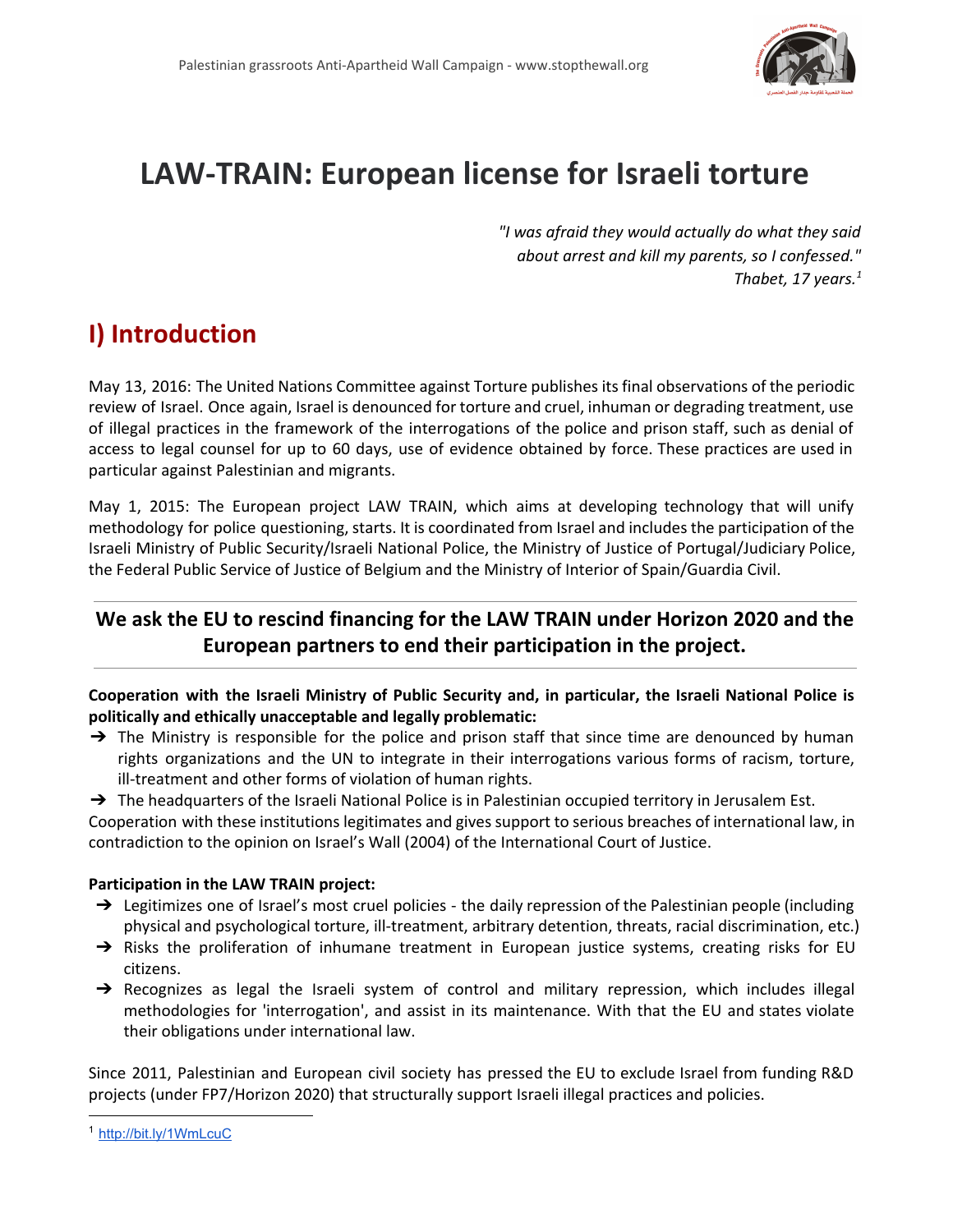

## **II) The context**

#### **The campaign against participation of Israeli entities in EU research and development projects (FP7/Horizon2020):**

- $\rightarrow$  Since 2011, Stop the Wall<sup>2</sup>, the BNC (Palestinian BDS National Committee) and other Palestinian and European civil society organizations have pressured the European Union to exclude Israel from funding research and development projects (FP7 / Horizon 2020), as they structurally constitute support to illegal Israeli practices and policies.
- $\rightarrow$  In 2013, the EU published guidelines to prevent the participation of projects implemented in the Palestinian occupied territory (OPT) and actors based in the OPT.
- → Since 2015, the Palestinian and European civil society and MEPs are pushing the EU to exclude projects involving cooperation with Israeli military and 'security' companies and institutions. 3
- → FP7 and Horizon 2020 have shown flaws in their Ethics Procedures. Political, legal and ethical accountability for these projects is with the participants.

#### **EU controversy about collaboration with the Israeli National Police:**

- $\rightarrow$  The European External Action Service in 2014 wrote a Non-Paper proposing, among others, the end of cooperation with Israeli institutions based in Palestinian occupied territory, including the Israeli national police. 4
- $\rightarrow$  The European Council on Foreign Relations (2015) has proposed similar measures.<sup>5</sup>
- → Since 2005 until today the cooperation agreement between Europol and Israel is stalled for reasons that include the location of the headquarters of the Israeli National Police in occupied Jerusalem and the coercive manner in which Israel obtains information. European legislation does not allow the use of this information. The European Commission has made clear that 'information obtained in obvious violation of human rights will not be processed'.<sup>6</sup> It is unclear which information is obtained in respect of human rights within the Israeli system of police, prison and intelligence, replete with human rights violations.

#### **EU Ethics Appraisal Procedure:**

FP7 and Horizon 2020 have shown serious flaws in the ethics appraisal procedure of the projects. In all cases, political, legal and ethical accountability for these projects is as well with the participants.

- $\rightarrow$  The project has developed that the guidelines and ethical procedures<sup>7</sup> that do not take into account the continued and systematic use of illegal practices by the Israeli police and the forces dependent from the Ministry of National Security.
- $\rightarrow$  The project should have never passed ethical appraisal of the EU.

<sup>2</sup> <http://bit.ly/1s5Pie5>

<sup>&</sup>lt;sup>3</sup> https://www.stopthewall.org/documentation-eu-funding-elbit-systems

<sup>4</sup> http://www.thetower.org/article/the-eus-israel-problem-goes-far-beyond-labels/

<sup>5</sup> http://www.ecfr.eu/page/-/EuDifferentiation-final3.pdf

<sup>6</sup> http://www.europarl.europa.eu/sides/getAllAnswers.do?reference=P-2013-006429&language=EN

<sup>&</sup>lt;sup>7</sup> http://www.law-train.eu/?wpdmdl=2899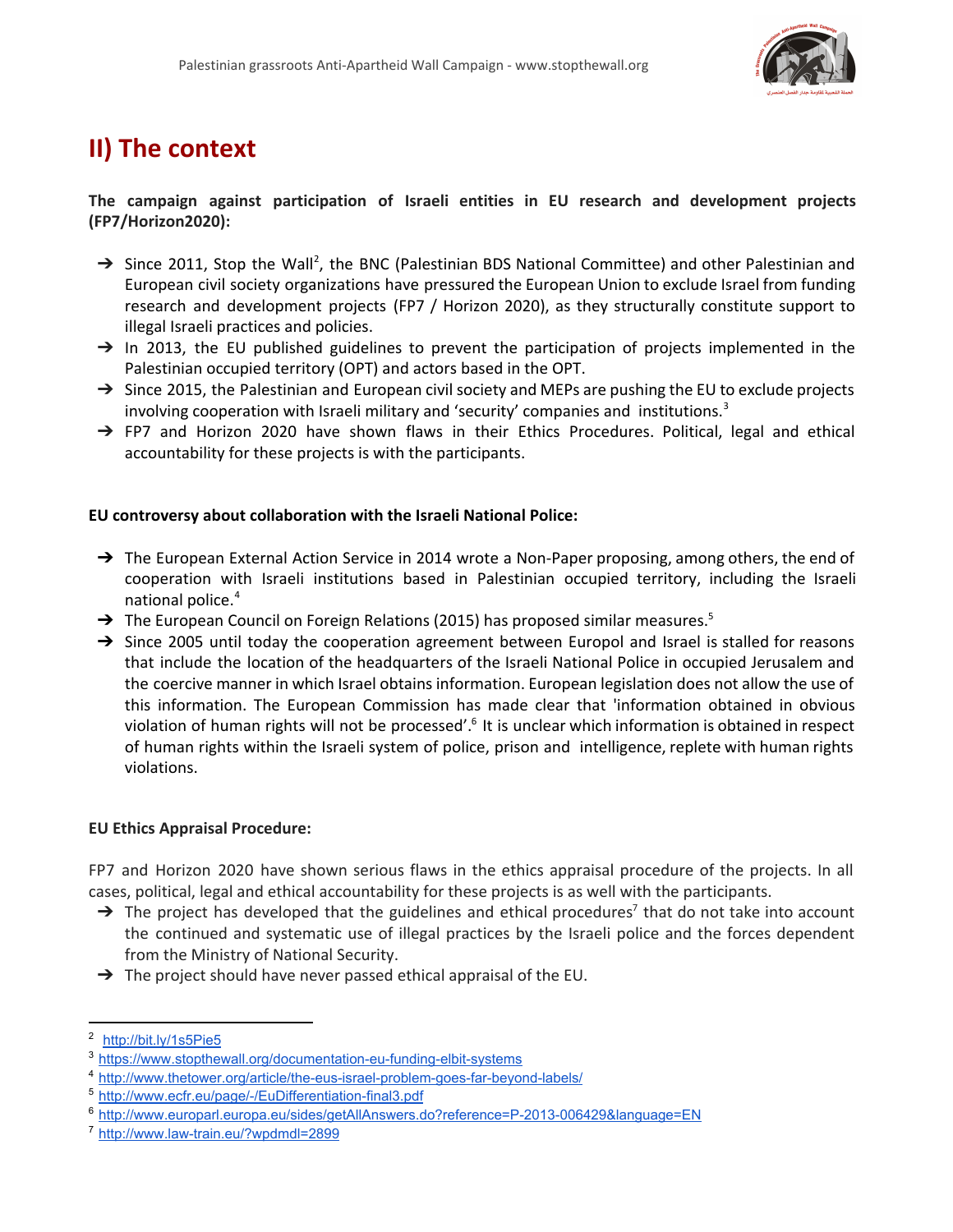

## **III) Details of the LAW TRAIN project 8**

| Period:                   | <b>Total cost:</b>                                                   |
|---------------------------|----------------------------------------------------------------------|
| $05/01/2015 - 04/30/2018$ | $\vert$ € 5,095,687.50 (fully funded by the EU through Horizon 2020) |

### **Participants**

- $\rightarrow$  The project is coordinated by the Israeli Bar Ilan University and includes the participation of the Israeli Ministry of Public Security (responsible for the Police and Prison Services, among others) and the Israeli company Compedia Software & Hardware Development Ltd. The total funding for Israeli participants amount to: € 2,374,062.
- $\rightarrow$  The Ministry of Justice of Portugal receives  $\epsilon$  218,750.
- → The Ministry of Justice of Belgium and Spain the Ministry of Interior together receive € 334,500.
- → Others: Catholic University of Leuven (Belgium), EU businesses/private institutions: INESC-ID (Lisbon), Optimización Orientada a la Sostenibilidad SL (Sevilla), USECON Usability Consultants (Vienna).

#### **Partners from the Ministry of National Security/Israeli National Police: 9**

#### The team of the Ministry of National Security is made up by staff of the Israeli National Police responsible *over investigations and interrogations perpetrated by Israel:*

- ❖ Dvir Aliav, Chief Investigation Officer National Academy
- ❖ Dmitry Himenblum, Investigation & Law Unit
- ❖ Moshe Levi, Head of Electronics
- ❖ Zvi Nisin, Head of North Laboratory of Investigative Psychology
- ❖ Lior Shalev, Head of Missing Person Unit

For more details on other partners in the LAW TRAIN see: http://www.law-train.eu/partners/

### **Research methodology and objectives and expected results**

The project builds a technology platform - Virtual Suspects - to 'unify the methodology for interrogations'<sup>10</sup>. Police units will practice the interrogation of suspects in a virtual reality environment. LAW-TRAIN 'enhance knowledge and build experience on the conduct of joint interrogations with officers in other countries, and specifically on how to overcome gaps of culture, legislation, interrogation style (SIC!), language, and more'.

<sup>&</sup>lt;sup>8</sup> For more see: [http://cordis.europa.eu/project/rcn/194874\\_en.html](http://cordis.europa.eu/project/rcn/194874_en.html)

<sup>&</sup>lt;sup>9</sup> http://www.law-train.eu/partners/

<sup>10</sup> [http://cordis.europa.eu/project/rcn/194874\\_en.html](http://cordis.europa.eu/project/rcn/194874_en.html)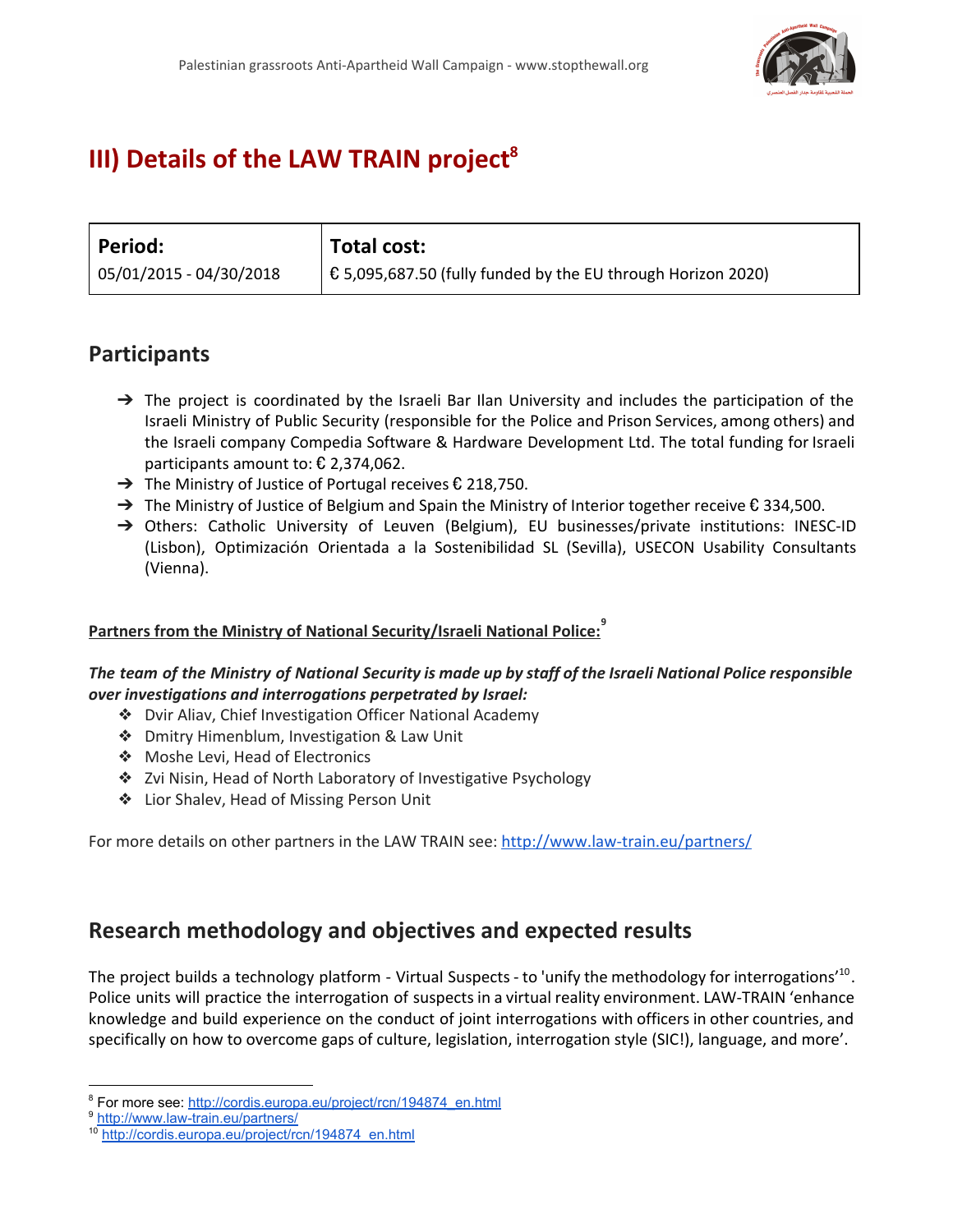

LAW TRAIN helps 'to **improve interrogation skills, as well as collaboration between police units** in different countries'.

- → *Problem:* The Israeli methodology used in interrogations includes the systematic use of torture and ill-treatment (see below).
- $\rightarrow$  Problem: The Israeli police says it will use the technology to train their police<sup>11</sup>. Thus the project will help and sustain a system of Israeli illegal practices.
- → *Problem:* Cooperation with Israeli police on interrogation methodology is politically unacceptable. Controversy on this subject is ongoing within the European Union.

The project anticipates the **creation of models to simulate terrorist scenarios.**

→ *Problem:* The simulation of such environments, coordinated by Israeli institutions structurally implementing racist policies and practices threatens to produce and strengthen Islamophobic and racist prejudices in the preparation of European police and prison staff.

The end user **participating police forces** will participate in all project levels and '**use their experience in interrogation** and fighting crime to develop the system<sup>112</sup>.

→ *Problem:* From Israeli side, the participant and the end user are those who have experience of illegal methods of 'interrogation'.

Data Sharing:

→ *Problem:* Data resulting from interrogations of the Israeli police, prisons, intelligence services are often obtained through the employment of torture or ill-treatment.

## **III) Israeli methodologies**

These methodologies are **part of the Israeli system of repression, military control and racial discrimination (apartheid) against the Palestinian people** and are used in connection with practices of 'administrative detention' (preventive and without fair trial prison), arbitrary arrests and collective punishment. **This system enables and facilitates the illegal settlement project in the occupied Palestinian territory, including policies of land annexation and forced displacement of the Palestinian population.**

### **Racism in Israeli institutions**

→ The Committee on the Elimination of Racial Discrimination (CERD) UN has reiterated in several concluding observations<sup>13</sup>, that racial discrimination is rooted in the Israeli legal system and its institutions, particularly the judiciary.

<sup>11</sup> http://www.law-train.eu/zeitungsinterview-sarit-kraus/

<sup>&</sup>lt;sup>12</sup> http://www.law-train.eu/eu-project-law-train-to-fight-international-crime/

<sup>&</sup>lt;sup>13</sup> See Concluding Observations of 2012: http://www2.ohchr.org/english/bodies/cerd/docs/CERD.C.ISR.CO.14-16.pdf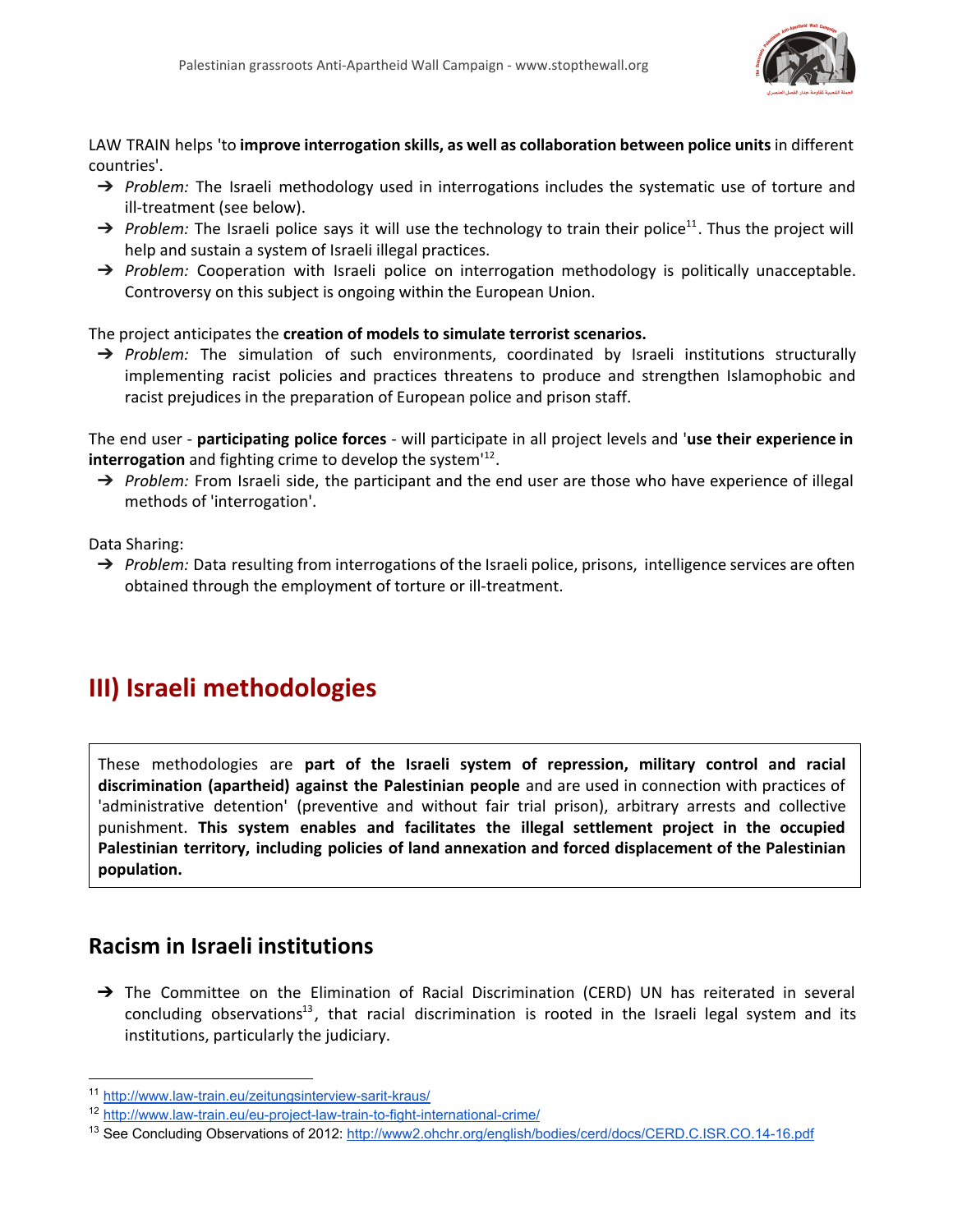

- $\circ$  For example, the treatment of Israeli settlers under Israeli civil law, including criminal law, while Palestinians are judged according to military orders and deprived of their fundamental rights.
- → The Bar Ilan University practices forms of discrimination against Palestinian students and allows teachers, such as dr. Mordechai Kedar, publicly promote the rape of wives and mothers of Palestinians as 'deterrent'. 14

### **Israeli methodologies for 'interrogation': systematic use of torture and ill-treatment**

- → The UN Committee against Torture in its 2016 concluding observations on Israel<sup>15</sup> denounced Israel for torture and cruel, inhuman or degrading treatment and use of illegal practices in the framework of the interrogations of Israeli police and prison staff, such as the denial of access to legal counsel for up to 60 days, use of evidence obtained by force, prolonged solitary confinement and impunity of the perpetrators of such practices. They are used particularly against Palestinians and migrants.
- → Amnesty International in its 2016 submission on Israel to the UN Committee against Torture (CAT) summarizes: "Israeli military and police forces, as well as ISA personnel, tortured and otherwise ill-treated Palestinian detainees, including children, particularly during arrest and interrogation.26 Reports of torture increased amid the mass arrests of Palestinians that began in October 2015. Methods included beating with batons, slapping, throttling, prolonged shackling, stress positions, sleep deprivation and threats to arrest family members for example. Jewish Israeli suspects detained in connection with attacks on Palestinians also alleged that they were tortured. Security forces continued to enjoy impunity for torture. The authorities had received almost 1,000 complaints of torture at the hands of ISA since 2001 but have yet to open any criminal investigations."<sup>16</sup>
- → **Addameer** (Palestinian Prisoner Support and Human Rights Association) classifies the methods of ill-treatment and torture during interrogations of Palestinians as: 'routine', 'special' and 'inside the prison cells'. 17
- ➔ **Stop the Wall** has analyzed the Israeli use of prisons and methodologies for 'interrogation' in the context of repression against the Palestinian people, documenting the cases of 176 detainees from communities affected by the Wall and the settlements. Targeting particularly the youth for detention, Israel tries to force 'confessions' and regularly threatens minors during interrogations to act as informants. The intent of the focus on minors is to create an impact on the individual as well as the family, traumatize a new generation and disrupt the community's social fabric.<sup>18</sup>
- → Defense of Children International Palestine Section in their 2016 report<sup>19</sup> based on 429 witnesses of Palestinian minors held by Israel, details the repeated and systematic use of ill-treatment. After traumatizing military arrests and long transportation, the detained children arrive handcuffed,

<sup>14</sup> http://www.haaretz.com/israel-news/.premium-1.606542

<sup>15</sup> [http://tbinternet.ohchr.org/Treaties/CAT/Shared%20Documents/ISR/INT\\_CAT\\_COC\\_ISR\\_23917\\_E.pdf](http://tbinternet.ohchr.org/Treaties/CAT/Shared%20Documents/ISR/INT_CAT_COC_ISR_23917_E.pdf)

<sup>16</sup> <https://www.amnesty.org/download/Documents/MDE1536882016ENGLISH.pdf>

<sup>&</sup>lt;sup>17</sup> http://www.addameer.org/key\_issues/torture-and-ill-treatment

<sup>18</sup> <http://www.stopthewall.org/downloads/pdf/repress.pdf>

<sup>19</sup> <http://bit.ly/1WmLcuC>